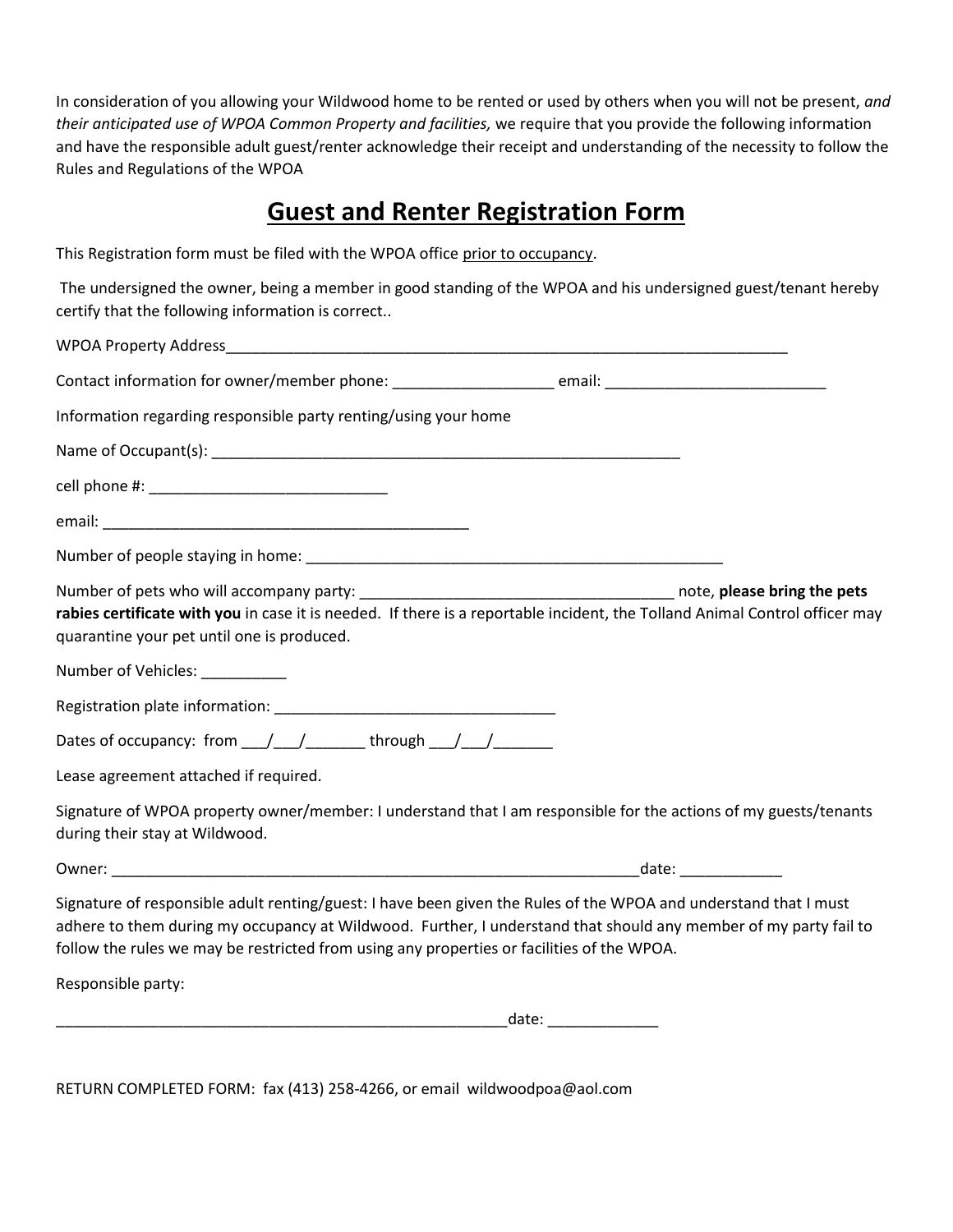# **WPOA GUEST POLICY GUEST/RENTER USE OF WPOA FACILITIES**

All WPOA members in good standing will receive two guest passes and two guest parking permits each year. These should be requested at the same time as car and boat stickers

WPOA members in good standing may invite guests/renters to use the WPOA Amenities including but not limited to: beaches, parking areas, club house, walking trails. Wildwood non-members, and members not in good standing, may not use WPOA amenities or invite guests or renters to use WPOA facilities. WPOA members in good standing may NOT transfer member rights or guest privileges to non-members or a non-member's family members or to members not in good standing or their family members.

**\*** If a WPOA member is not present with guests at a WPOA facility, the guest must have a bona fide guest pass with them at the facility. If more than one guest will be together in one area without the member, just one pass is needed for the entire group.

If a guest parks at a WPOA parking facility, a bona fide parking permit must be displayed on the driver's side of the dash board. (No permit is needed to drive on WPOA roads or to park on member's private property.)

Guest passes and guest parking permits will be reissued annually, along with vehicle and boat stickers. They will be on card stock and laminated for durability.

All guests are required to adhere to all WPOA rules and regulations. WPOA members are responsible for advising guests of such rules and regulations. WPOA members are highly encouraged to post the printed RULES AND REGULATIONS, in their cottages, where they can be read by guests. The WPOA reserves the right to revoke the guest pass of anyone not following the WPOA rules and regulations, related policies and/or the laws of the State of Massachusetts.

Valid guests may NOT invite guests of their own.

Guests may NOT bring in outside boats. Please allow your guests to use your boats that are registered and stickered.

If more than 10 guests will be present at any given time at a WPOA facility, a WPOA member MUST be present. The WPOA member MUST advise the WPOA OFFICE so that special arrangements can be made for sharing WPOA facilities. Additional one-day guest passes and parking permits may be obtained from the Office with advance notice.

Misuse of a guest pass or guest parking permit may result in its being revoked for the remainder of the year.

If a guest pass or guest parking permit becomes defaced or destroyed, it must still be brought to the Office so that a replacement may be issued.

# **\* PLEASE ASK YOUR RENTERS TO USE THE GUEST PASSES WHILE IN THE COMMUNITY AND THEN LEAVE THEM IN YOUR HOME WHEN THEIR STAY IS OVER, SO THE NEXT RENTER/GUEST WILL HAVE THEM.**